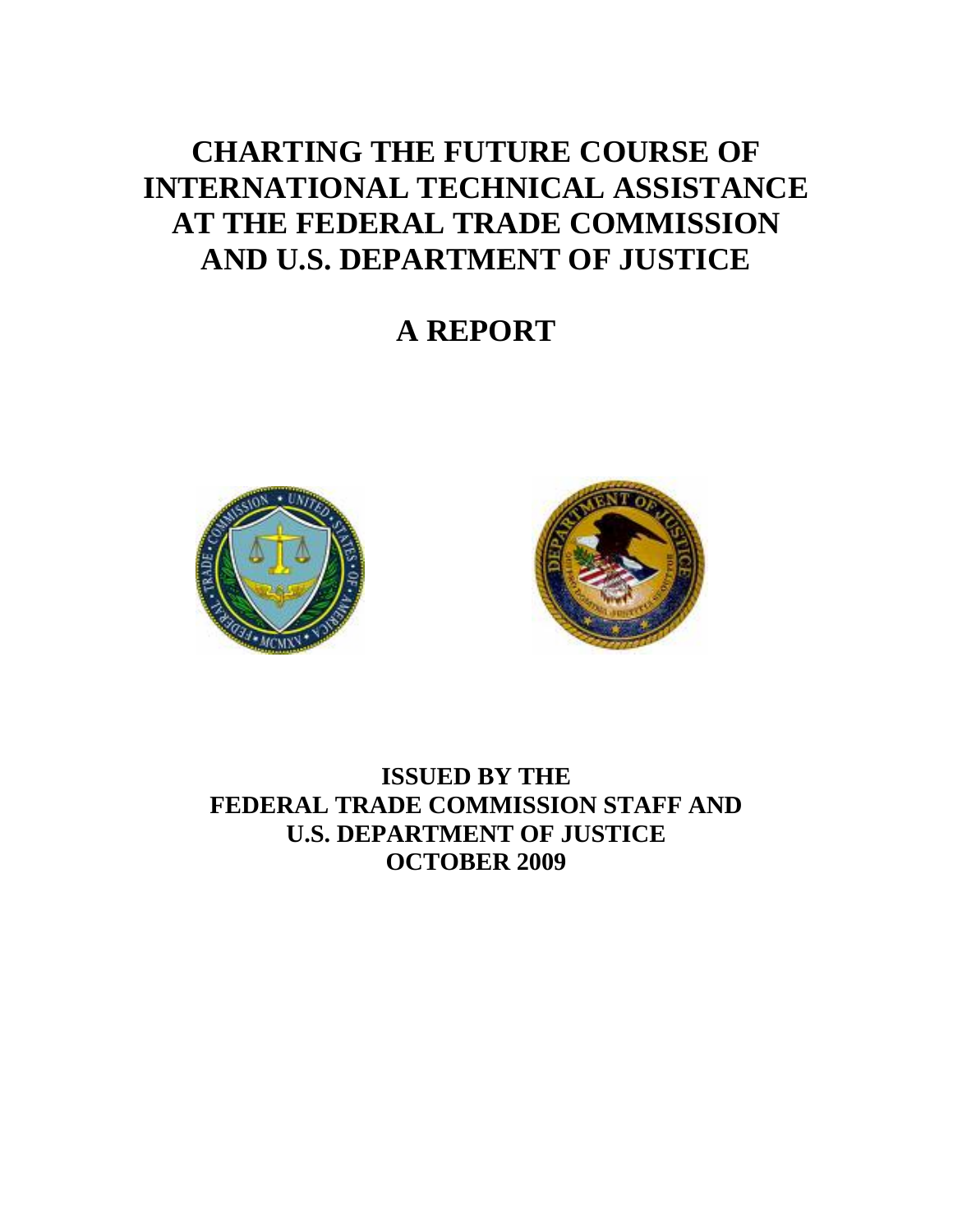# **I. Introduction**

On February 6, 2008, the Federal Trade Commission (FTC) and the Antitrust Division of the Department of Justice (DOJ) held a public workshop on technical assistance programs that help foreign jurisdictions to develop their laws and policies on competition and consumer protection. The workshop enabled the agencies to exchange ideas about the effectiveness of their programs and chart a course for the future.<sup>[1](#page-1-0)</sup> The workshop, which was attended by approximately 100 people, brought together an impressive array of panelists, including officials from the competition authorities of Hungary, Italy, and Peru, leading academics in the antitrust field, private practitioners, and international organizations such as the OECD and the World Bank.<sup>[2](#page-1-1)</sup>

Technical assistance typically encompasses projects ranging from providing comments on draft competition laws, regulations, and guidelines to conducting workshops to assigning experienced agency officials to new competition authorities as "resident advisors" for a significant period of time. In the past two decades, the DOJ and FTC have conducted more than 400 missions providing technical assistance to our antitrust enforcement counterparts in more than 50 countries around the world. FTC and DOJ have provided training for antitrust personnel in substantive legal principles, economic theory, procedures, and the investigative techniques needed for a successful competition law enforcement regime.

The FTC also has engaged in dozens of technical assistance missions in the area of consumer protection, with requests for this type of assistance at an all-time high.

The DOJ and FTC technical assistance program began in the early 1990s through funding from the U.S. Agency for International Development (USAID) for assistance to Central and Eastern Europe as part of USAID's commercial law reform program for countries in the region as they transitioned to market economies.<sup>[3](#page-1-2)</sup> Since the program began, the number of countries with competition laws and agencies has increased from about two dozen to well over 100. This growth is a remarkable testament to the world's faith in competition and markets, and has presented an opportunity for the United States to share its more than 100-year history of enforcing competition law with newer agencies around the globe. $4$ 

<span id="page-1-0"></span><sup>1</sup> For more information about the workshop, *see* <http://www.ftc.gov/oia/wkshp/index.shtm>. For further detail including about the goals of the workshop, *see* Transcript, *A Conference on Charting the Future Course of International Technical Assistance* (2008), Barnett at 25-26, available at <http://www.usdoj.gov/atr/public/workshops/techassist2008/236894.pdf>. Hereinafter, citations to the transcript of the workshop will be in shortened form, referencing the speaker and transcript page.

<span id="page-1-1"></span><sup>2</sup> See agenda and participant list in Annex A, also available at:<http://www.ftc.gov/oia/wkshp/agenda.pdf>. <sup>3</sup> For more information about the technical assistance programs of the FTC and DOJ, see U.S. Federal

<span id="page-1-2"></span>Trade Commission's and Department of Justice's Experience with Technical Assistance For The Effective Application of Competition Laws, February 6, 2008, available at: <http://www.ftc.gov/oia/wkshp/docs/exp.pdf>. [4](http://www.ftc.gov/oia/wkshp/docs/exp.pdf)

<span id="page-1-3"></span><sup>&</sup>lt;sup>4</sup> Majoras at 9.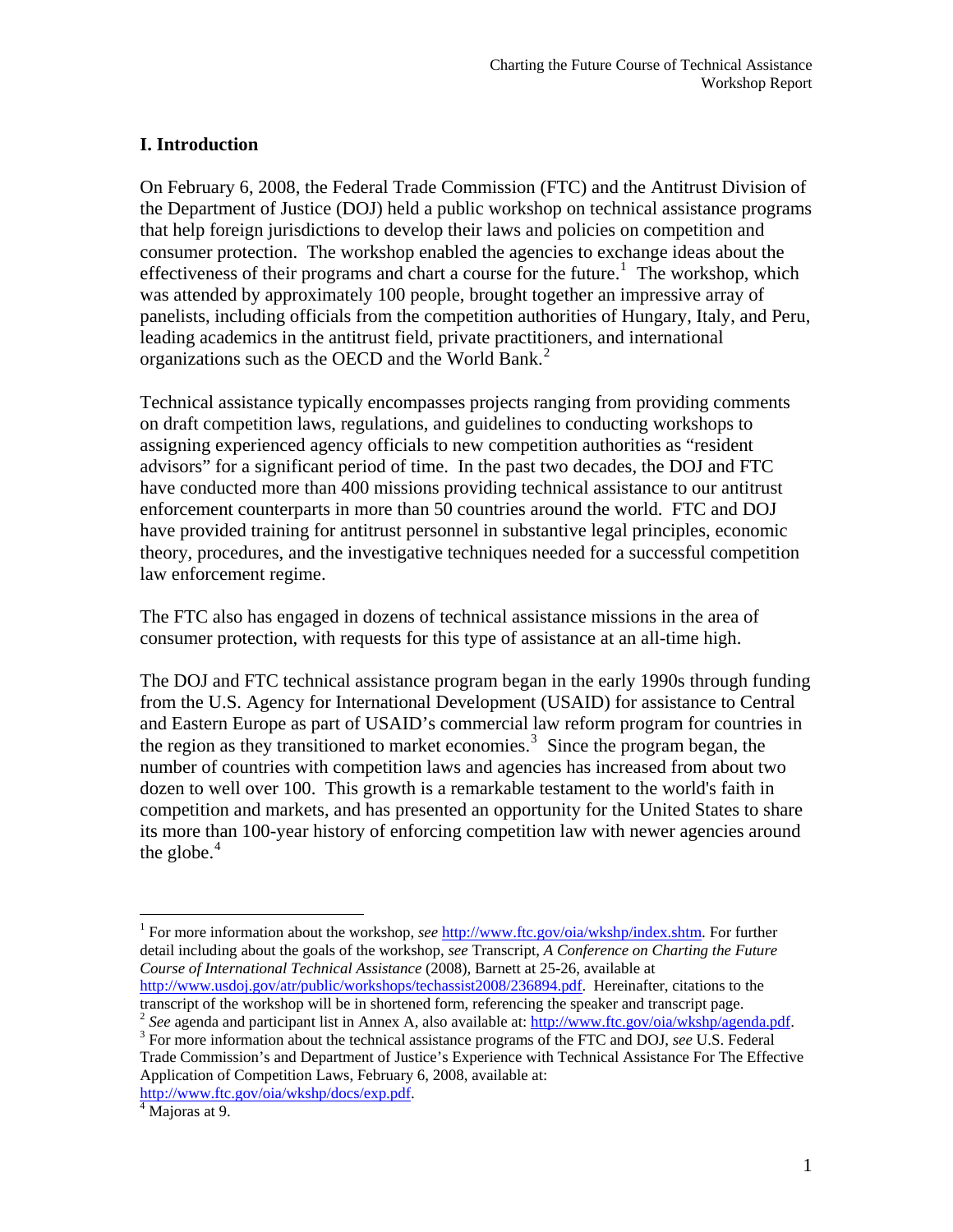The 2008 workshop was the agencies' first comprehensive, public self-assessment of their technical assistance programs. It yielded many valuable insights, including the importance of planning, the vital role cooperative relationships play in the delivery of effective technical assistance, the need for long-term engagement (including the importance of providing assistance to competition agencies even as they mature), and the value of comprehensive programs that include training for supporting institutions (*e.g.,* judiciary, regulators, and private sector) that play a critical role in ensuring the success of a competition regime. This report summarizes these and other key findings of the workshop.

#### **II. Key Findings**

#### **A. Planning and Program Design**

The workshop suggested five factors that should influence program design. First, the recipient's *absorptive capacity* should be considered, with the recipient agency's age often a good proxy.<sup>[5](#page-2-0)</sup> For example, in designing a program, long-term advisors are more likely to be effective with more established agencies because such advisors are most effective when consulted on an active agenda of organizing casework.<sup>[6](#page-2-1)</sup> Second, for larger projects, providers and recipients should *assess the needs* of the recipient, considering: the structure, capacity, and resources of the recipient agency; potential local partners for delivering assistance; the economic structure of the country; the role of competition policy in the broader set of market liberalization reforms; and other supporting institutions that might benefit from training or awareness programs.<sup>[7](#page-2-2)</sup> Third, a *work plan* should be considered, setting forth, in concrete terms, specific activities planned to address specific needs as part of an overall assistance strategy.[8](#page-2-3) Fourth, the design process needs to be a *tripartite* effort, including the donor, provider, and recipient.<sup>[9](#page-2-4)</sup> Finally, early consideration should be given to how to evaluate the *effectiveness* of the program.<sup>[10](#page-2-5)</sup>

A number of panelists also highlighted the importance of flexibility in program design.<sup>[11](#page-2-6)</sup> Programs must adapt to changing needs, and, over time, as the provider and recipient become more familiar with one another, they can identify more precisely the type of assistance that will be most useful. In addition, panelists praised programs designed to operate over a longer time frame, while acknowledging that this is not always possible.[12](#page-2-7)

<span id="page-2-0"></span><sup>&</sup>lt;sup>5</sup> Purcell-White at 160, Lopez at 173, Fox at 209, Korsun at 247.

<span id="page-2-1"></span> $6$  Kovacs at 70, Lopez at 173, Purcell-White at 160.

<span id="page-2-2"></span><sup>&</sup>lt;sup>7</sup> Whitehorn at 153, Korsun at 246-48, Gal at 277-78, Kovacic at 284.

<span id="page-2-3"></span><sup>8</sup> Whitehorn at 155, Anderson at 190, Korsun at 246-248.

<sup>&</sup>lt;sup>9</sup> Kovacic at 281-84, Sokol at 262.

<span id="page-2-5"></span><span id="page-2-4"></span><sup>&</sup>lt;sup>10</sup> Korsun at 313-14. Although several participants identified the need for evaluating the effectiveness of programs more systematically, they also acknowledged the difficulties associated with measuring the success of programs and suggested this as an area of potential future work. *See* Reindl at 305-06, Korsun at 313-14.

<span id="page-2-6"></span> $11$  Kovacs at 72, Lopez at 214.

<span id="page-2-7"></span><sup>12</sup> *See* discussion in Section III. *See also* Heimler at 137-38, Balogh at 116-19.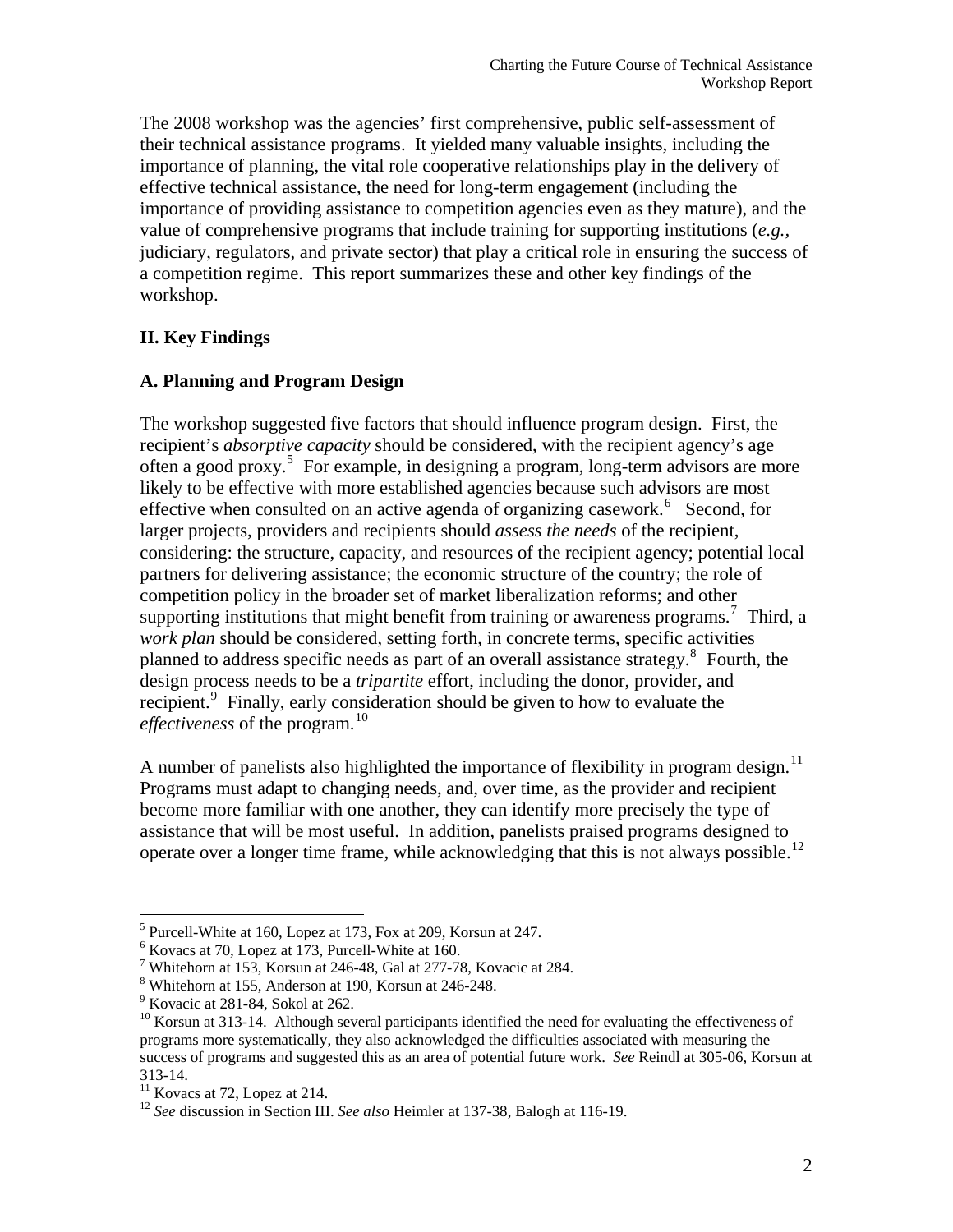# **B. Types of Technical Assistance Activity**

Discussions about the relative merits of the different types of assistance focused primarily on long-term advisors, short-term advisors, and seminars. *Long-term advisors* were considered particularly useful,<sup>[13](#page-3-0)</sup> presenting a unique opportunity to transfer competition law enforcement principles and practices.<sup>[14](#page-3-1)</sup> Long-term advisors become more familiar with local conditions and are thus better able to focus their advice. They are also present during what one panelist termed "the teachable moment" – the point when recipient agency's staff is grappling with a real issue and the advisor is there to help them work through it.<sup>[15](#page-3-2)</sup> Long-term advisors tend to be most appropriate for more mature agencies with some experience enforcing their law.<sup>[16](#page-3-3)</sup>

*Short-term projects*, including seminars and other short-term missions including short-term advisors, were also viewed as important components of technical assistance.<sup>[17](#page-3-4)</sup> They are most effective when well organized and targeted to a specific audience or particular subject matter (*e.g.*, economist training, investigative techniques for case officers, and management training for agency heads).<sup>[18](#page-3-5)</sup> For example, FTC and DOJ have received positive feedback from their workshops, which are developed in close coordination with the recipient and include hypothetical case exercises based on situations the recipient is likely to encounter. In addition, instructors must be willing to invest time in preparing for the activity, and not rely on "off the rack presentations."<sup>[19](#page-3-6)</sup> Good written materials, including items such as a bibliography and copies of (or weblinks to) relevant articles, were also considered essential for successful short-term activity. $^{20}$  $^{20}$  $^{20}$ 

#### **C. Characteristics of a Good Program**

Whether a technical assistance program is effective depends heavily on the *quality of advisors*. Panelists shared the view that advisors need significant substantive experience with competition law and policy. Long-term advisors should not only be well grounded in competition law, economics, and policy, but ideally should have investigative experience so that they are able to teach from first-hand experience.<sup>[21](#page-3-8)</sup> Advisors also need

<span id="page-3-0"></span> $\overline{a}$ <sup>13</sup> Callison at 47-48, Balogh at 116-19, Rill at 177, Sokol at 228. For consumer protection, this discussion included "medium term advisors," who are in the country for less than a month.

<span id="page-3-1"></span><sup>&</sup>lt;sup>14</sup> Conrath at 39-44, Callison at 47, Damtoft at 121. For consumer protection, knowledge of local conditions may be particularly important, given the diversity of ways consumer protection issues are addressed. *See, e.g.*, Balogh at 119-120. 15 Conrath at 40-41.

<span id="page-3-3"></span><span id="page-3-2"></span><sup>16</sup> Kovacs at 70, Lopez at 173-74, Purcell-White at 160, citing *ICN Findings Related to Technical Assistance for Newer Competition Agencies* (May 2007), available at:

[http://www.internationalcompetitionnetwork.org/media/library/conference\\_6th\\_moscow\\_2007/9Findingsre](http://www.internationalcompetitionnetwork.org/media/library/conference_6th_moscow_2007/9FindingsrelatedtoTechnicalAssistanceforNewerCompetitionAgencies.pdf) [latedtoTechnicalAssistanceforNewerCompetitionAgencies.pdf.](http://www.internationalcompetitionnetwork.org/media/library/conference_6th_moscow_2007/9FindingsrelatedtoTechnicalAssistanceforNewerCompetitionAgencies.pdf) (Hereinafter referred to as "ICN Findings"). [17](http://www.internationalcompetitionnetwork.org/media/library/conference_6th_moscow_2007/9FindingsrelatedtoTechnicalAssistanceforNewerCompetitionAgencies.pdf) Reindl at 230, Sokol at 263.

<span id="page-3-5"></span><span id="page-3-4"></span><sup>&</sup>lt;sup>18</sup> Reindl at 231, Sokol at 261. Short-term interventions are also more appropriate than long-term projects for supporting institutions, such as the judiciary. Reindl at 231.

<span id="page-3-6"></span><sup>&</sup>lt;sup>19</sup> Reindl at 232.

<span id="page-3-7"></span> $20$  Reindl at 232-33, Kovacic at 259.

<span id="page-3-8"></span><sup>21</sup> Callison at 46, Purcell-White at 160, citing *ICN Findings*.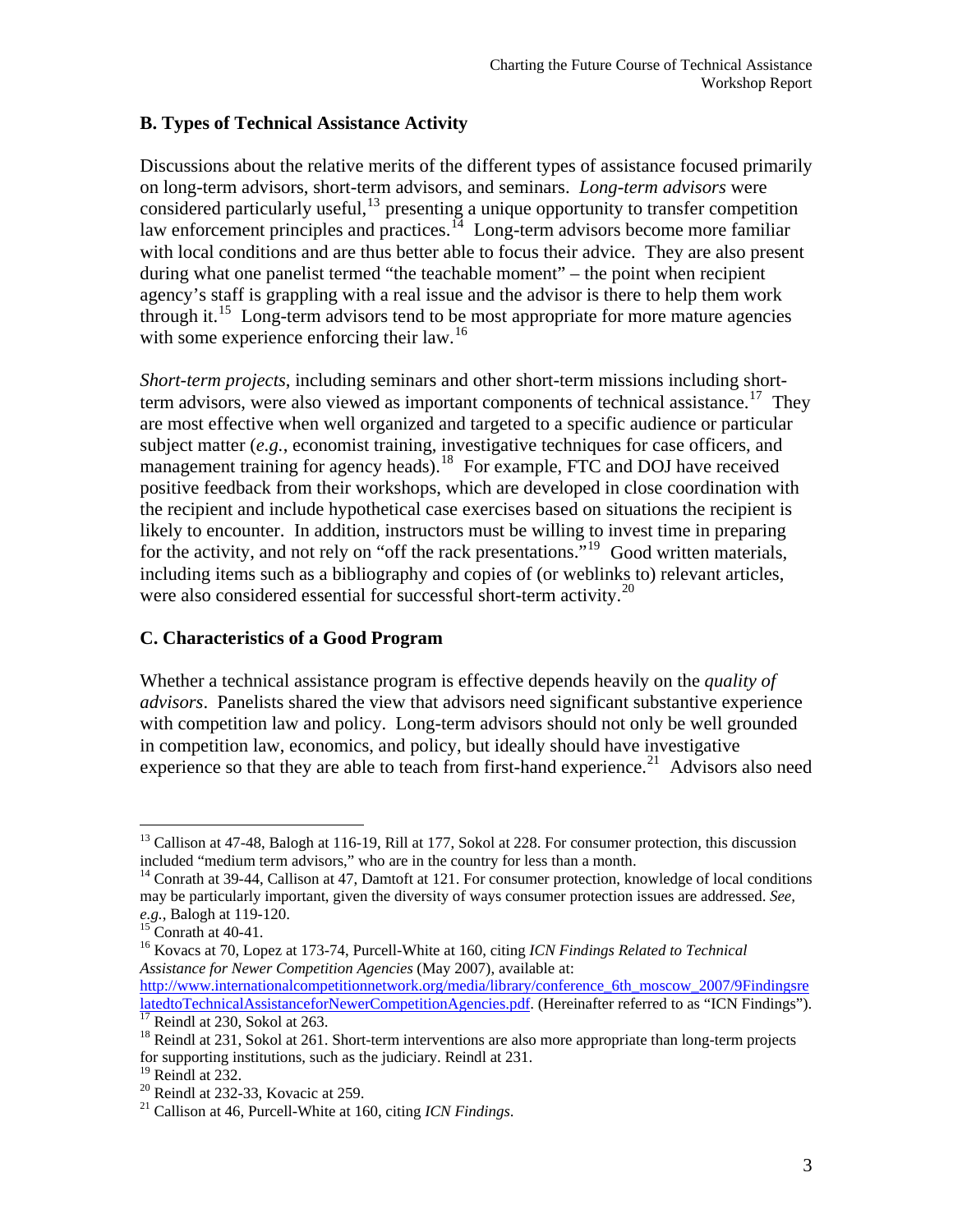to be adaptable to meet changing needs,<sup>[22](#page-4-0)</sup> possess professional empathy,<sup>[23](#page-4-1)</sup> and do a significant amount of preparation.<sup>[24](#page-4-2)</sup> Advisors should also focus on *developing skills and transferring knowledge*. If an advisor actually does the investigatory and analytical work, rather than simply providing coaching, it may lead to the successful resolution of a particular matter but long-term capacity building may suffer.<sup>[25](#page-4-3)</sup>

Separate from the quality of advisors, there was consensus that a good technical assistance program goes "*beyond the checklist*."[26](#page-4-4) A successful program will take a *longterm view*, including, for example, workshops that are geared toward training those who are in a position to train others in the future and creating a base of materials that remain long after the technical assistance program is finished (*e.g.*, hypothetical cases, guidelines, and textbooks).<sup>[27](#page-4-5)</sup> Finally, a good program will be tailored to the recipient's needs, and not merely reflect the priorities of the provider or donor.<sup>[28](#page-4-6)</sup> Increasingly, an effective technical assistance program will make use of new technologies, such as videoconferences and webinars to complement face-to-face activity.<sup>[29](#page-4-7)</sup>

#### **D. Non-agency Recipients**

Although the majority of the workshop focused on technical assistance to competition agency leaders and staff, a number of participants highlighted the importance of programs that include training for supporting institutions, such as the judiciary, academic institutions, other regulators, business groups, and consumer groups.<sup>[30](#page-4-8)</sup> One panelist explained, "[A]dvocacy within the jurisdiction becomes more and more key as you have the basic plumbing sorted out. That means a relationship with regulators . . . [the] judiciary . . . . ;[y]ou have to reach out to even consumers and public opinion."[31](#page-4-9) Programs involving supporting institutions should be tailored to the specific needs of the entity involved and are often quite different from those designed for competition agencies.<sup>[32](#page-4-10)</sup> Participants suggested that foreign competition agencies, academics, and the private sector also can be effective participants of this form of assistance.<sup>[33](#page-4-11)</sup>

 $22$  Kovacs at 72, Lopez at 214.

<span id="page-4-1"></span><span id="page-4-0"></span> $23$  Kovacs at 72.

<span id="page-4-2"></span> $^{24}$  Reindl at 230-31 and 266, Kovacic at 266.

 $25$  Sokol at 261-62, Gal at 276.

<span id="page-4-4"></span><span id="page-4-3"></span> $26$  Lopez at 214, Fox at 216.

<span id="page-4-5"></span> $27$  Lopez at 219-20, Reindl at 232-33. The workshop also yielded a very specific suggestion for a future technical assistance activity: the preparation of universal course materials with a series of modules on aspects of competition policy. Kovacic at 259-60. These could serve as basic materials, and then be adapted to meet the needs of the recipient.

 $28$  Gal at 245, Reindl at 232-33.

<span id="page-4-7"></span><span id="page-4-6"></span> $29$  Zylberglait at 87, O'Brien at 110.

<span id="page-4-8"></span> $30$  Ortiz at 55-56, Hughes at 77-78, Callison at 78-80, Lopez at 173-74, Korsun at 279, Reindl at 306.  $31$  Lopez at 174.

<span id="page-4-9"></span>

<span id="page-4-10"></span> $32$  Reindl at 306.

<span id="page-4-11"></span><sup>33</sup> Ortiz at 57-58, Reindl at 232.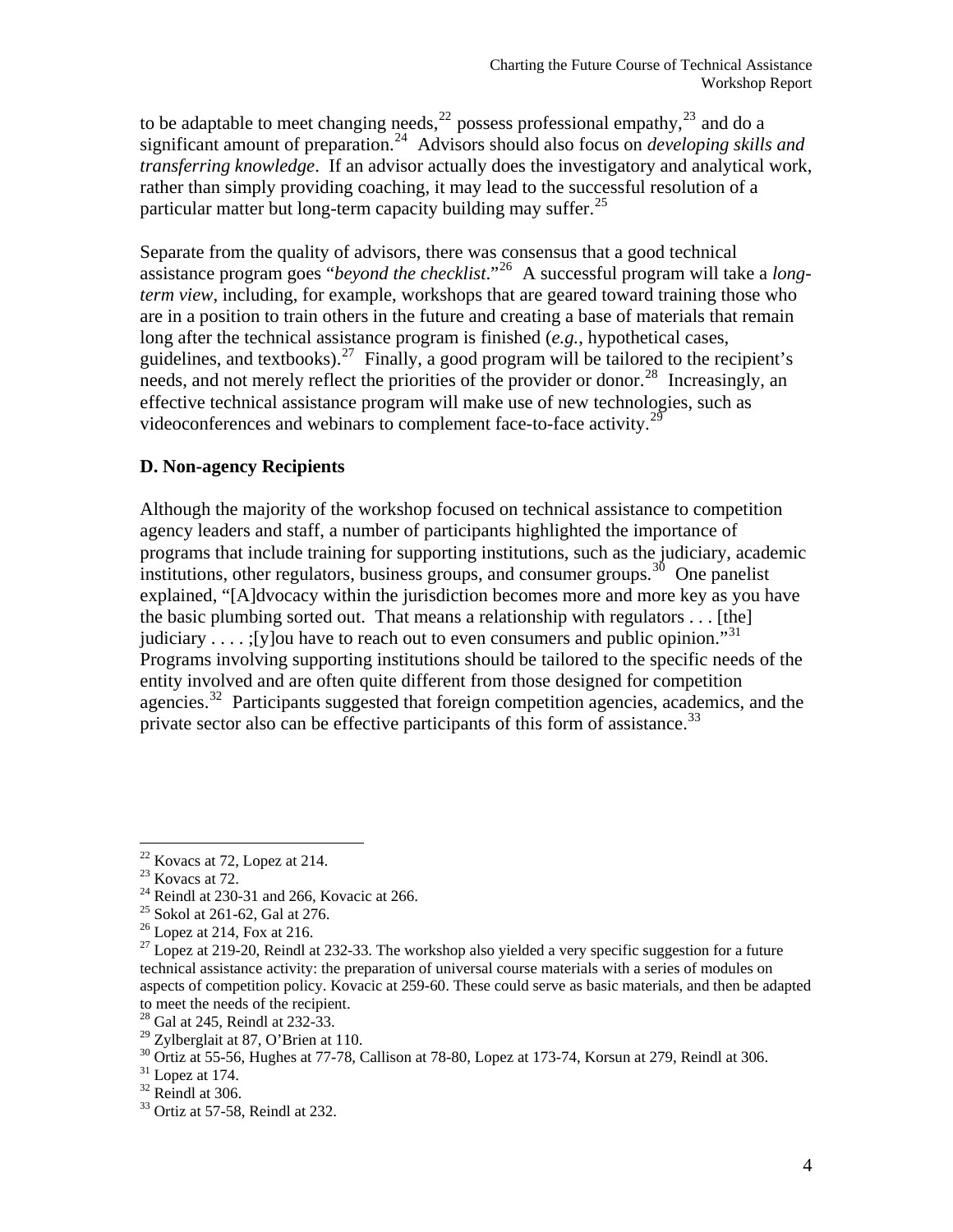#### **E. Building Cooperative Relationships**

The success of a technical assistance program depends largely on building cooperative relationships. Four relationships in particular were discussed: (i) the relationship among the donor, provider, and recipient; (ii) relationships among multiple donors or providers; (iii) relationships with multilateral networks and organizations; and (iv) the personal relationship between the individual advisor(s) and the individual recipient(s). There was considerable agreement that *effective communication among donors, providers, and recipients* is necessary for a successful program. The goals of each group may differ somewhat, and panelists urged that the project be planned with that in mind.<sup>[34](#page-5-0)</sup> In some cases, panelists suggested that competition among providers for scarce funds has been a factor in failed programs,  $35$  leading one panelist to the controversial suggestion that some [providers] should "get out of the business."<sup>[36](#page-5-2)</sup> There was clear support for the idea that providers should coordinate their efforts, and that recipients should facilitate such coordination.<sup>[37](#page-5-3)</sup> Panelists acknowledged existing efforts to coordinate activity, such as the OECD's calendar of technical assistance activities.<sup>[38](#page-5-4)</sup> As discussed below in Section III, long-term engagement between a provider and a recipient was considered optimal. Above all, however, panelists agreed that good personal relationships between the individual providing technical assistance and the recipient were critical to the program's success.<sup>[39](#page-5-5)</sup>

# **F. Environment**

Developing and implementing a sound competition law and policy is only one small component to building a robust market-based economy, and technical assistance priorities should reflect this fact.<sup>[40](#page-5-6)</sup> A competition regime is more likely to be successful when complemented by appropriate deregulation, rule of law, and a more open trade policy.<sup>[41](#page-5-7)</sup> Furthermore, technical assistance is most effective when the political institutions and culture are supportive of competition law and policy,  $42$  and where there is a business-enabling environment.<sup>[43](#page-5-9)</sup> One participant said that previous studies showed that, in general, technical assistance is most effective when an agency is just moving from a centralized to a market economy, or in countries with more developed market economies. It works best, he explained, with C students and A students, but not as well with B

<span id="page-5-0"></span><sup>&</sup>lt;sup>34</sup> Sokol at 262, Korsun at 280.

<span id="page-5-1"></span><sup>35</sup> Korsun at 277-78, Kovacic at 281. For a positive experience in provider coordination, *see* Lafleur at 97- 100.

<span id="page-5-2"></span><sup>36</sup> Sokol at 299.

<span id="page-5-3"></span><sup>&</sup>lt;sup>37</sup> Whitehorn at 155-56, Korsun at 278, Kovacic at 281-83. Coordination was proposed to improve complementarities of programs and to maximize the effectiveness of technical assistance activities. It would not involve formal "market" allocation or imposing a particular type of assistance or aid from a particular provider on a recipient.

 $38$  Lafleur at 99-100, Whitehorn at 155-56, Sokol at 257-58, Kovacic at 281-83.

<span id="page-5-5"></span><span id="page-5-4"></span> $39$  Ortiz at 55-56, Kovacs at 64, Lopez at 207, Gal at 244.<br> $40$  Ortiz at 55-56, Fox at 182-83, Korsun at 248 and 316.

<span id="page-5-7"></span><span id="page-5-6"></span> $41$  Lopez at 185-86, Anderson at 186-87.

<span id="page-5-8"></span> $42$  Anderson at 191-92, Gal at 277, Sokol at 287.

<span id="page-5-9"></span><sup>43</sup> Klissas at 180 and 189-90.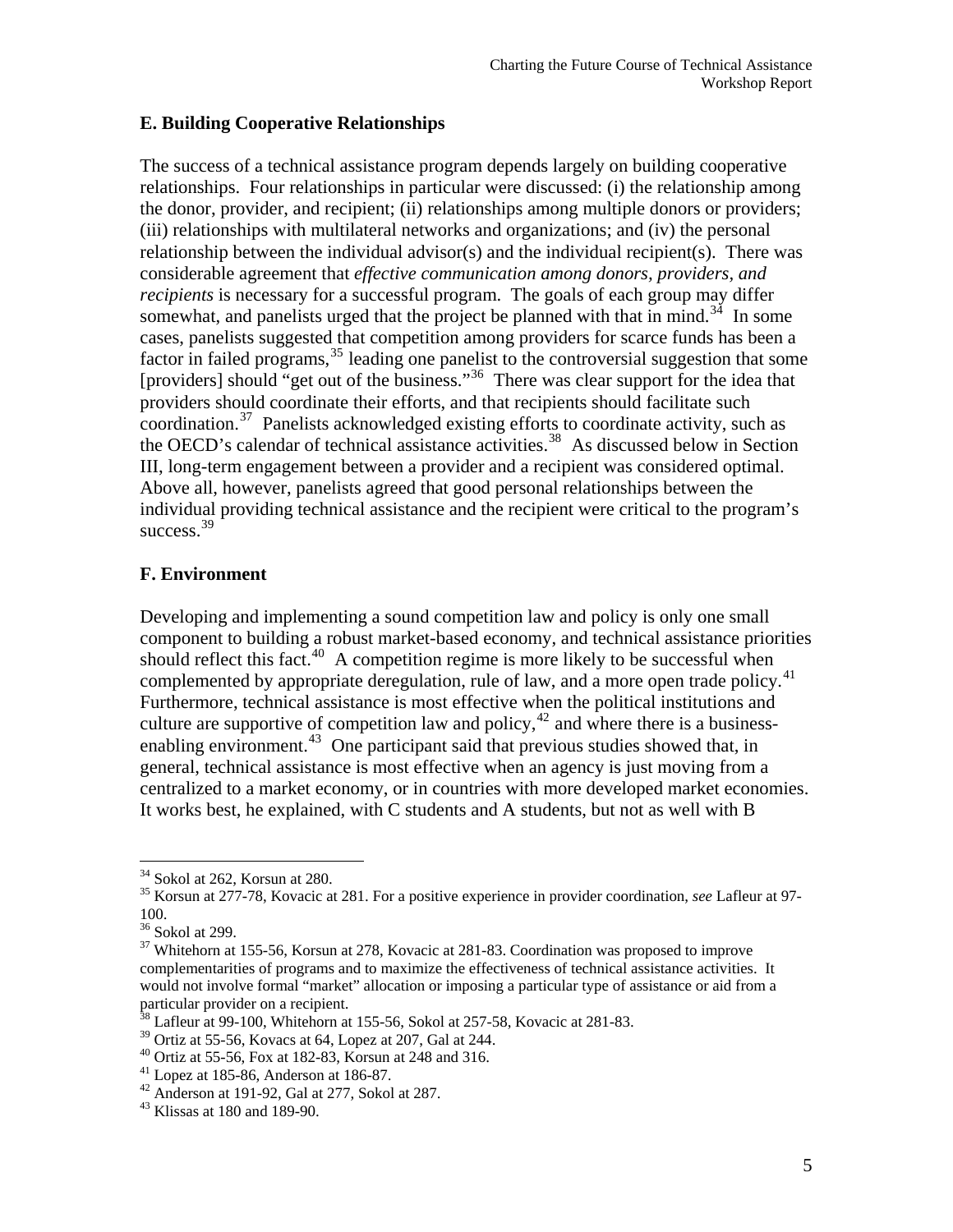decisions were made by donors on the basis of broader geopolitical considerations. students.<sup>[44](#page-6-0)</sup> Another participant suggested that technical assistance programs should aim to take advantage of "windows of opportunity" in the stages of a jurisdiction's development.<sup>[45](#page-6-1)</sup> Unfortunately, this is not always possible. At times, countries that would have benefited the most from competition technical assistance – including countries with more mature competition agencies<sup>[46](#page-6-2)</sup> – did not receive it because funding

#### **G. Evaluation**

Monitoring and evaluation are essential for effective provision of technical assistance.<sup>[47](#page-6-3)</sup> Evaluation can be as simple as a debriefing exercise during which participants informally discuss the extent to which a particular mission helped the recipient and how future activities might be improved, $48$  and as complex as measuring the effects of a program against quantitative performance measures.<sup>[49](#page-6-5)</sup> Panelists agreed that evaluation should be done more systematically, but they also acknowledged substantial difficulty in devising appropriate measures for determining whether technical assistance programs have made a difference.[50](#page-6-6) Nevertheless, *creating methodologies* for evaluation is a potential area for future work. $51$ 

# **H. Consumer Protection**

The FTC's consumer protection technical assistance program takes many of the same forms as technical assistance on the competition side: brief consultations over e-mail or phone, topical teleconferences and videoconferences, foreign visits hosted by the FTC, short-term seminars, and resident advisers.

Panelists identified two challenges in particular that are specific to technical assistance in the consumer protection field. First, in some cases, bilateral donors do not provide as much funding for consumer protection as for competition technical assistance.<sup>[52](#page-6-8)</sup> Second, the field of consumer protection encompasses a broad range of topics, including deceptive advertising, consumer fraud, consumer credit, financial regulation, spam, privacy, as well as food and product safety. These functions are divided among different agencies in the U.S. government,  $53$  creating two related difficulties for the FTC's provision of technical assistance: 1) foreign consumer agencies face challenges in

 $44$  Sokol at 229.

<span id="page-6-1"></span><span id="page-6-0"></span> $45$  Fox at 183.

<span id="page-6-2"></span><sup>&</sup>lt;sup>46</sup> More mature agencies are those that have acquired significant experience but still are not at a point where they are on par with the most developed agencies. These agencies can still benefit substantially from targeted technical assistance. *See* Rill at 197-98 (noting that the supply of competition technical assistance is focused on underdeveloped countries but the need may be greater in more mature jurisdictions). 47 Whitehorn at 153, Khemani at 164-65, Whitener at 266-67, Reindl at 304-306, Korsun at 313-14.

<span id="page-6-3"></span>

<span id="page-6-4"></span><sup>48</sup> Fox at 222, Kovacic at 283.

<span id="page-6-5"></span> $49$  Whitener at 266-67, Reindl at 305.

<span id="page-6-6"></span><sup>&</sup>lt;sup>50</sup> *See, e.g.*, Whitehorn at 162, Heimler at 163-64. In addition, some outcomes have no relation to the technical assistance provided. *See* Ortiz at 51-52.

<span id="page-6-7"></span><sup>&</sup>lt;sup>51</sup> Whitener at 267 and 307, Reindl at 305, Korsun at 313-16.

<span id="page-6-8"></span><sup>52</sup> Zylberglait at 85 and 88.

<span id="page-6-9"></span><sup>&</sup>lt;sup>53</sup> Stevenson at 82-83.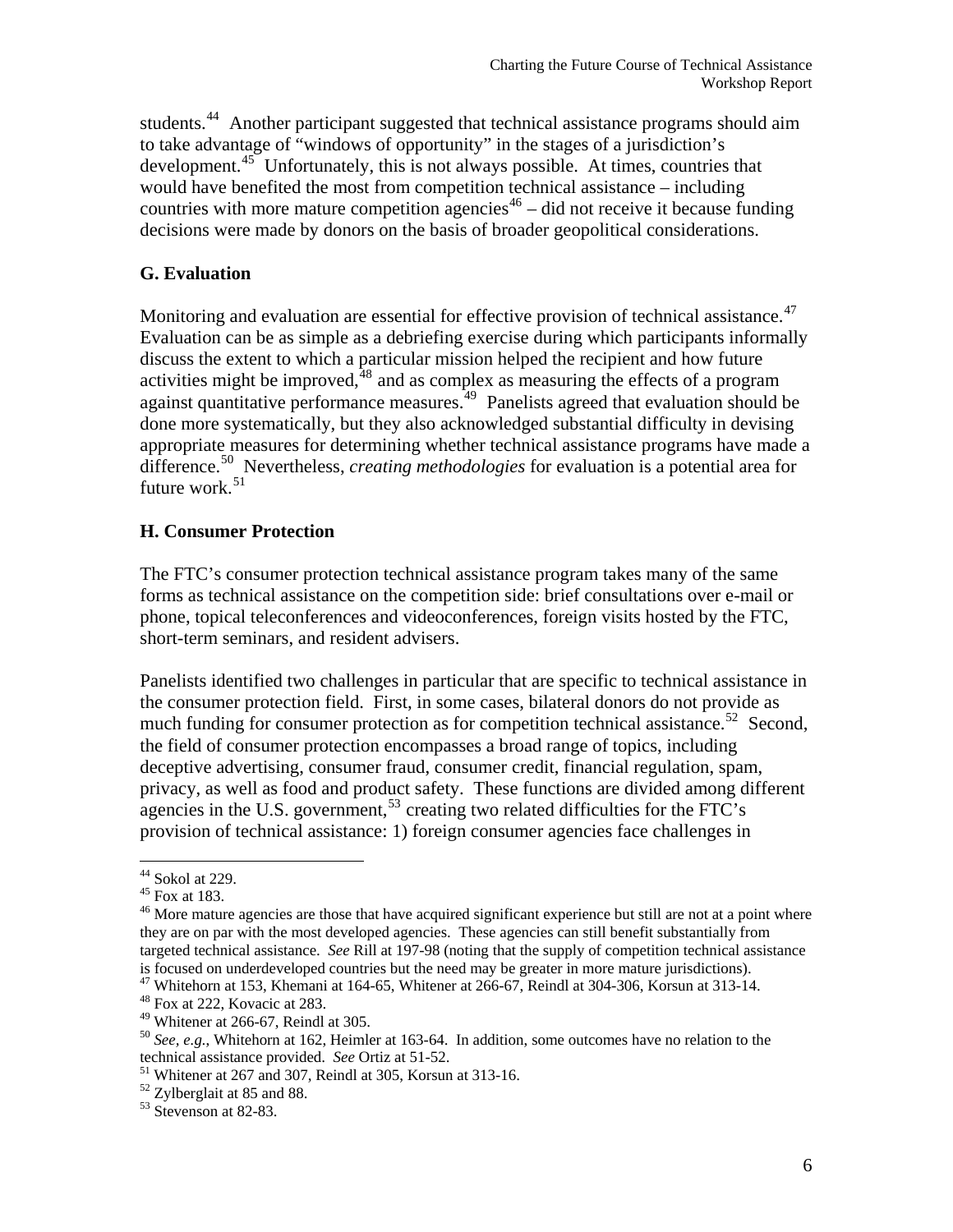establishing links with counterpart agencies in a diversified U.S. system; and 2) the FTC faces some limitations in providing assistance to agencies with broad jurisdiction that seek help in areas outside the FTC's purview (*e.g.*, food and product safety, airlines, etc.).<sup>[54](#page-7-0)</sup> The FTC has tried to address the second challenge by coordinating arrangements with other U.S. regulatory agencies.<sup>[55](#page-7-1)</sup>

Panelists noted that technical assistance in consumer protection matters helps countries to avoid market pitfalls and to identify the most important complaints to investigate.<sup>[56](#page-7-2)</sup> Panelists focused on the need to emphasize economic analysis in consumer protection enforcement and policy,  $57$  and the importance of designing a tailored assistance program.[58](#page-7-4) Participants acknowledged that policy assistance requires shorter missions than enforcement missions,  $59$  and that assistance in consumer protection matters can be more useful when the agency investigation is underway.<sup>[60](#page-7-6)</sup>

#### **III. Charting the Course for the Future**

The workshop discussion provided five general themes to guide the agencies' future technical assistance activities. First, technical assistance should be recognized more clearly for what it usually is: *technical cooperation*. [61](#page-7-7) Interactions in technical assistance are increasingly a two-way street, and a good technical assistance program is one that focuses both on what is being provided to recipients as well as what can be learned from them. Importantly, technical assistance from agency providers can serve as a critical first step to building an effective, long-term relationship in which the provider and recipient agencies cooperate on matters and issues of common concern after the formal technical assistance program has ended.

Second, technical assistance is most effective when there is *long-term engagement* between the provider and recipient.<sup>[62](#page-7-8)</sup> FTC Commissioner Kovacic suggested the appropriate time frame may be at least ten years. It is only over such a lengthy time frame that providers can adequately acquire knowledge of local conditions, establish credibility, and support the formation of strong personal relationships. These

<sup>&</sup>lt;sup>54</sup> Zylberglait at 85-86.

<span id="page-7-1"></span><span id="page-7-0"></span> $\frac{55}{10}$  *Id.* at 95-96. For example, the FTC has conducted technical assistance programs to develop a creditreporting system in Egypt in conjunction with the Federal Deposit Insurance Corporation. In another instance, the FTC cooperated with a state utilities regulator to discuss consumer protection in regulated industries at a regional conference in Peru . More recently, the FTC conducted a regional seminar in Colombia in conjunction with the U.S. Department of Transportation (to discuss consumer protection in airlines), and another seminar in Egypt in conjunction with the Patent and Trademark Office (to discuss the sale of counterfeit goods).

<span id="page-7-2"></span><sup>56</sup> Zylberglait at 123-24.

<span id="page-7-3"></span> $57$  Damtoft at 112-13, Balogh at 117.

<span id="page-7-4"></span><sup>58</sup> Damtoft at 113 and 121-22, Balogh at 119-20 and 122-23, Zylberglait at 120-21 and 123-24.

<span id="page-7-5"></span><sup>59</sup> Damtoft at 121.

<span id="page-7-6"></span><sup>60</sup> Balogh at 117-18.

<span id="page-7-7"></span><sup>61</sup> Barnett at 25-26, Zylberglait at 89-91, Rill at 198, Pittman at 221.

<span id="page-7-8"></span> $^{62}$  Kovacs at 68-69, Whitehorn at 154, Anderson at 190-91, Sokol at 228, Gal at 242, Korsun at 246, Kovacic at 249-52, Cooper at 274.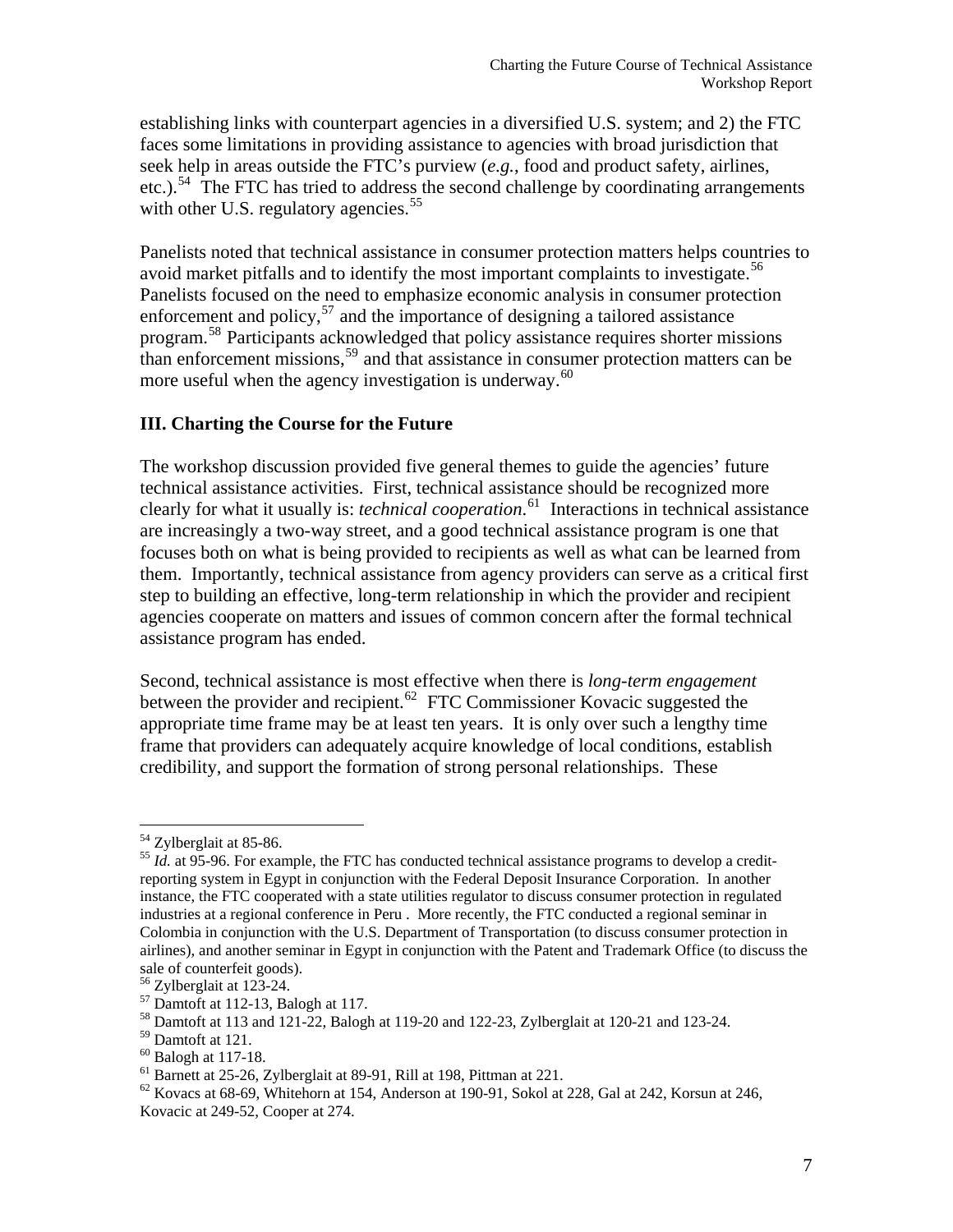relationships permit follow-up and an ongoing exchange of expertise on specific matters well after an advisor has completed a particular technical assistance mission.

Third, the provision of technical assistance to *more mature agencies and supporting institutions* should not be ignored.<sup>[63](#page-8-0)</sup> Agencies that have been in existence for at least several years, but are still not at a level comparable to provider agencies, can benefit substantially from targeted technical assistance. Promoting awareness of competition principles among other government agencies, the judiciary, academic institutions, and the private sector are necessary if a new agency is to succeed in fostering a "culture of competition" within its own jurisdiction. Technical assistance programs should be designed with this in mind.

Fourth, *cooperation* between donors, providers, and recipients is beneficial, and more can be done in this regard. Agency providers, and recipients also were encouraged to work more frequently with non-governmental advisors.<sup>[64](#page-8-1)</sup>

Finally*,* upfront *planning and ongoing evaluation* of the effectiveness of technical assistance programs are essential. Donors, providers and recipients should be actively engaged in this process. Expectations must be managed.<sup>[65](#page-8-2)</sup> The donor and provider should acknowledge the limits and costs of competition, and create realistic expectations.<sup>[66](#page-8-3)</sup>

Going forward, DOJ and FTC will endeavor to incorporate into their programs many of the useful ideas discussed during the workshop. As a first step, DOJ and FTC will explore entering into written arrangements with some other competition agencies. Such arrangements would establish a framework for the provision of technical assistance, aim to facilitate informal consultations on cases and policy matters, and include a commitment to hold periodic meetings among policy-level officials. Putting the agencies' expectations into writing should encourage upfront planning and is intended to signify the beginning of a long-term relationship, as opposed to an ad hoc approach to assistance and cooperation. The arrangements should also facilitate ongoing communication between the agencies outside the context of a particular training event and encourage relationship-building at the staff level. This endeavor will not preclude the provision of technical assistance to competition agencies that are not parties to such arrangements. And finally, in keeping with the workshop's recommendations, the agencies will evaluate the effectiveness of their technical assistance efforts more systematically to ensure that expectations are being met and also will stress the importance of developing the capacity of supporting institutions (e.g., universities, bar associations, and the judiciary).

<sup>&</sup>lt;sup>63</sup> See discussion in Section II.F above.

<span id="page-8-1"></span><span id="page-8-0"></span><sup>&</sup>lt;sup>64</sup> Whitener at 270, Cooper at 274-75, Sokol at 301-03.

<span id="page-8-2"></span> $65$  Gal at 244, Sokol at 257, Kovacic at 291-93.

<span id="page-8-3"></span><sup>66</sup> Gal at 244.